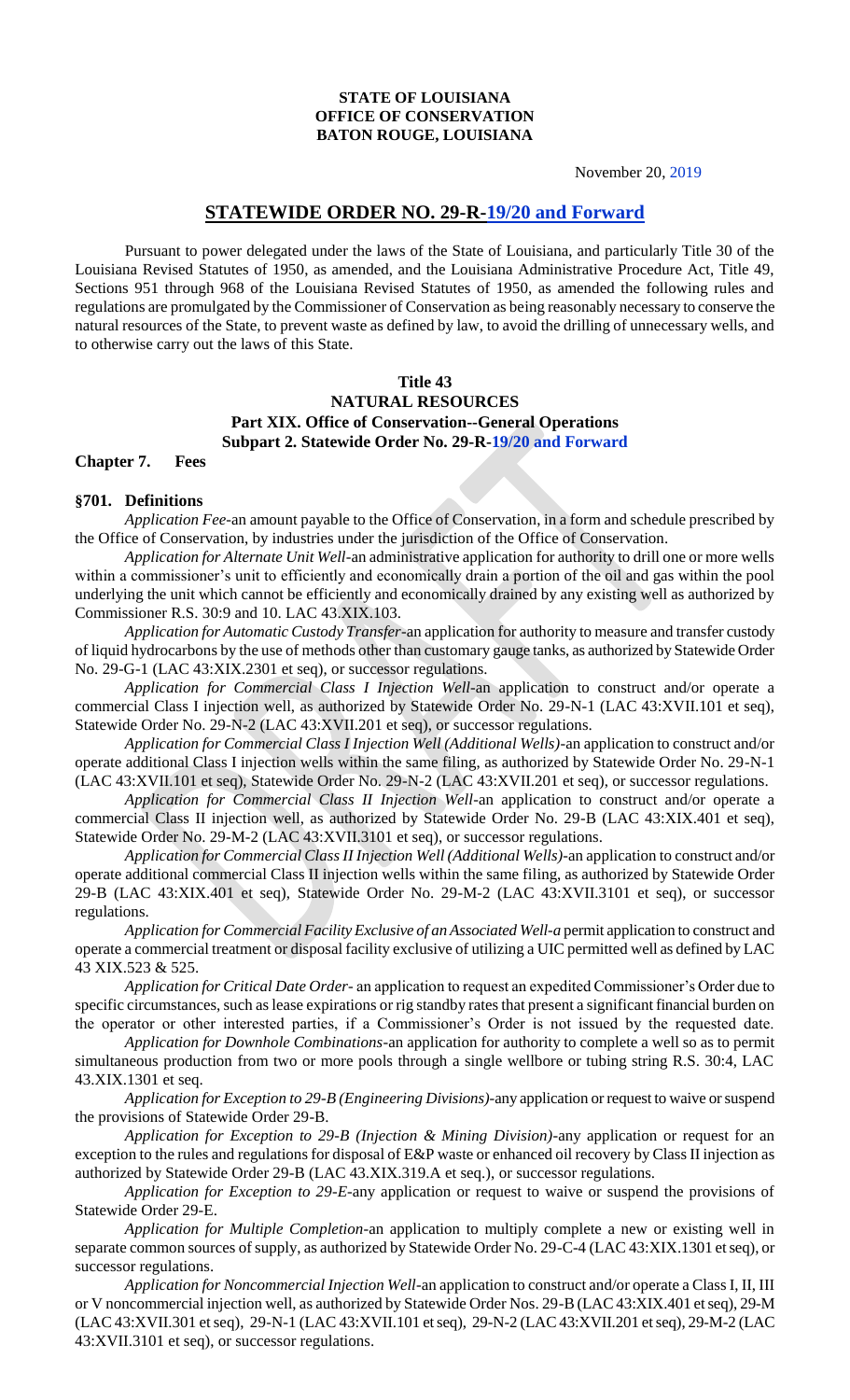Effective: November 20, 2019

*Application for Permit to Drill (Minerals)*-an application to drill in search of minerals (six- months or one-year), as authorized by R.S. 30:28.

*Application for Pilot Projects*-an application for authority to conduct a six (6) month enhanced recovery project for the purpose of testing the method. R.S. 30:4, 5, 6. LAC 43.XIX.407

*Application for Public Hearing*-an application for a public hearing as authorized by R.S. 30:1, et. seq. *Application for Selective Completion*-an application for authority to allow the completion of any well utilizing downhole equipment so as to permit production to be changed from one separate pool to another without the necessity of a workover or additional perforating as authorized by Statewide Order No. 29-C-4 (LAC 43:XIX.1301)

*Application for Severance Tax Relief-Well Status Determination*-an application to determine if a well qualifies as a Deep Well or Horizontal Well for purposes of R.S. 47:633 et seq, and/or successor statutes.

*Application for Site Clearance*-an application to approve a procedural plan for site clearance verification of platform, well or structure abandonment developed by an operator/lessee and submitted to the Commissioner of Conservation, as authorized by LAC 43:XI.311 et seq, or successor regulations.

*Application for Substitute Unit Well*-application for a substitute unit well as authorized by Statewide Order No. 29-K-1 (LAC 43:XIX.2901 et seq), or successor regulations.

*Application for Surface Mining Development Operations Permit*-an application to remove coal, lignite, or overburden for the purpose of determining coal or lignite quality or quantity or coal or lignite mining feasibility, as authorized by Statewide Order No. 29-O-1 (LAC 43:XV.101 et seq), or successor regulations.

*Application for Surface Mining Exploration Permit*-an application to drill test holes or core holes for the purpose of determining the location, quantity, or quality of a coal or lignite deposit, as authorized by Statewide Order No. 29-O-1 (LAC 43:XV.101 et seq), or successor regulations.

*Application for Surface Mining Permit*-an application for a permit to conduct surface coal or lignite mining and reclamation operations, as authorized by Statewide Order No. 29-O-1 (LAC 43:XV.101 et seq), or successor regulations.

*Application for Unit Termination*-an application for unit termination as authorized by Statewide Order No. 29-L-3 (LAC 43:XIX.3100 et seq), or successor regulations.

*Application for Waiver of Production Test*-an application to request a waiver of the Office of Conservation Policy of requiring a production test on a well in the subject field prior to approving a predrilled unit in that field.

*Application for Well Product Reclassification*-an application for authority to change the primary product of a unit based on administrative authority granted by Commissioner's Order and evidence of change in producing characteristics of said unit R.S. 30:4.

*Application for Work Permit – Injection or Other*-an application to perform work activities as outlined on Injection Well Work Permit Form UIC-17 on a well under the jurisdiction of the Underground Injection Control program of the Injection & Mining Division/Office of Conservation as authorized by Statewide Order 29-N-1 (LAC 43:XVII.109 et seq.), 29-N-2 (LAC 43:XVII.209 et seq.), 29-M (LAC 43:XVII.309 & 319 et seq.), 29-M-2 (LAC 43:XVII.3121 et seq.), 29-M-3 (LAC 43:XVII.3309 et seq.), 29-B (LAC 43:XIX.Chapter 4) or successor regulations.

*Application for Work Permit-Minerals*-an application to perform certain operations on an existing well, as required in LAC 43:XIX.105.

*Application to Amend Permit to Drill (Injection or Other)-*an application to alter, amend, or change a permit to drill, construct and/or operate an injection, or other well after its initial issuance, as authorized by R.S. 30:28.

*Application to Amend Permit to Drill-Minerals (\$126 amount)-*an application to alter, amend, or change a permit to drill for minerals after its initial issuance as authorized by R.S. 30:28, excluding the amendments described in Application to Amend Permit to Drill – Minerals (lease to unit, unit to lease, unit to unit, Stripper, Incapable, other). Additionally, application to amend operator (transfer of ownership, including any other amendment action requested at that time) for any orphaned well or any multiply-completed well which has reverted to a single completion shall not be subject to the application fees provided herein.

*Application to Amend Permit to Drill – Minerals (lease to unit, unit to lease, unit to unit, Stripper, Incapable, other) (\$50 amount)*-an application to alter, amend, or change a permit to drill for minerals after its initial issuance as authorized by R.S. 30:28 for any lease to unit, unit to unit, and unit to lease changes; and, application to amend operator (transfer of ownership, including any other amendment action requested at that time) for any stripper crude oil well or incapable gas well so certified by the Department of Revenue.

*Application to Commingle*-an application for authority to commingle production of gas and/or liquid hydrocarbons and to use methods other than gauge tanks for allocation, as authorized by Statewide Order No. 29- D-1 (LAC 43:XIX.1500 et seq), or successor regulations.

*Application to Process Form R-4-*application for authorization to transport oil from a lease as authorized by Statewide Order No. 25 (LAC 43:XIX.900 et seq), or successor regulations.

*Application/Request for Commercial Facility Reuse-*Application/Request to determine if E & P Material which has been treated physically, chemically, or biologically so that the material is physically, chemically or biologically distinct from the original material and meets the criteria LAC 43 XIX. 565.F.

*Applications/Requests for Reuse Not Associated with Commercial Facility*-application/request to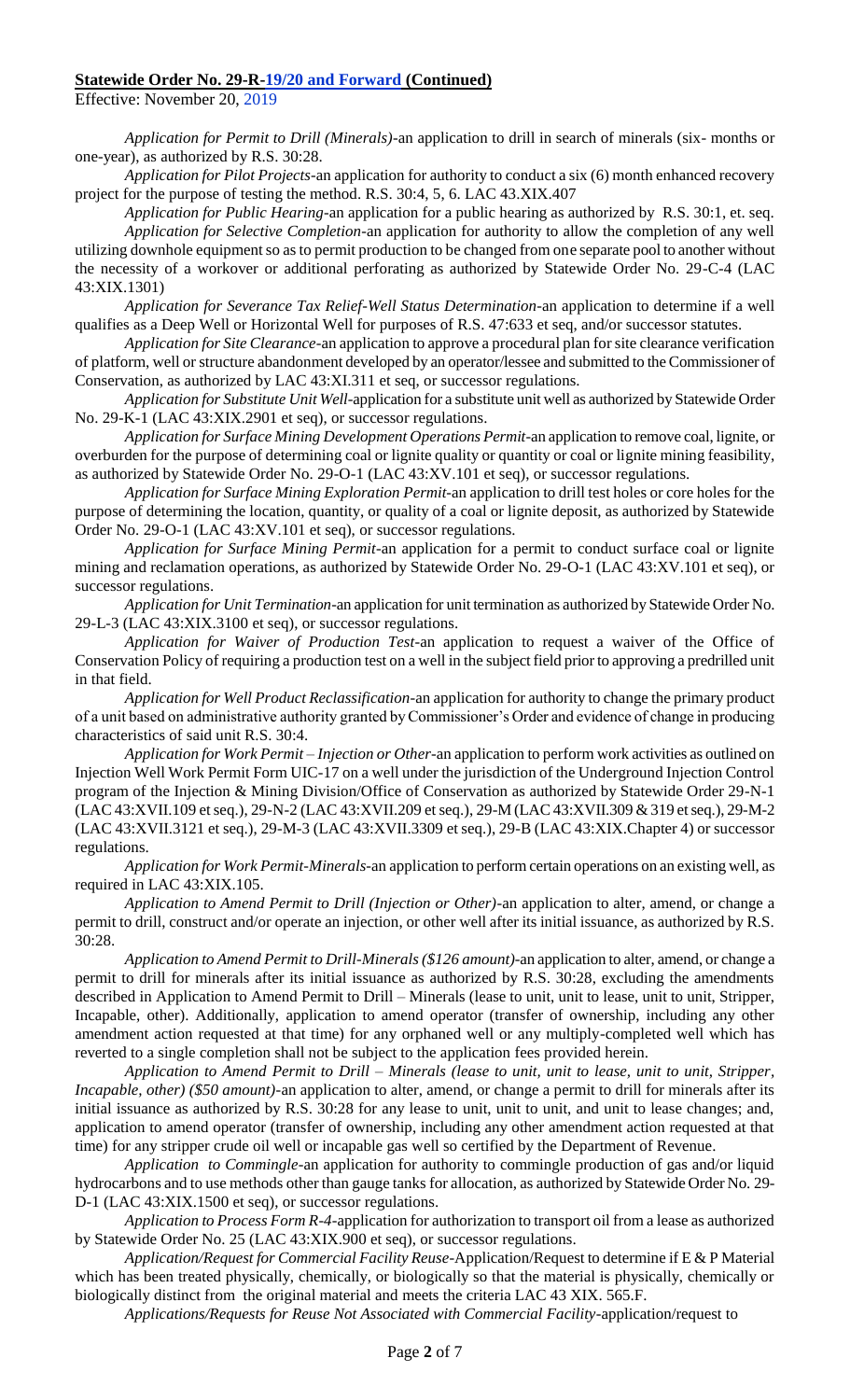Effective: November 20, 2019

determine if E & P Material has been treated physically, chemically, or biologically so that the material is physically, chemically or biologically distinct from the original material and meets the criteria LAC 43 XIX.565.F.

*BOE-*annual barrels oil equivalent. Gas production is converted to BOE by dividing annual mcf by a factor  $\theta$  18.0 calculated based on the most recent 3 year average of the cost of oil and gas as reported by the Louisiana Department of Natural Resources.

*Capable Gas*-natural and casing head gas not classified as incapable gas well gas or incapable oil well gas by the Department of Revenue, as of December 31<sup>st</sup> in the year prior to the year in which the Invoices are issued.

*Capable Oil-*crude oil and condensate not classified as incapable oil or stripper oil by the Department of Revenue, as of December 31<sup>st</sup> in the year prior to the year in which the Invoices are issued.

*Class I Well*-a Class I injection well used to inject hazardous or nonhazardous, industrial, or municipal wastes into the subsurface, which falls within the regulatory purview of Statewide Order No. 29-N-1 (LAC 43:XVII.101 et seq), Statewide Order No. 29-N-2 (LAC 43:XVII.201 et seq), or successor regulations.

*Class I Well Fee*-an annual fee payable to the Office of Conservation, in a form and schedule prescribed by the Office of Conservation not to exceed \$1,000,000 for Fiscal Year 2015-2016 and thereafter on all Class I wells permitted December 31<sup>st</sup> of the year prior to the year in which the Invoices are issued.

*Class II CO2 EOR Project (AOR Review and Updates)* Fee-an annual fee for an enhanced recovery project permitted by the Office of Conservation injecting carbon dioxide (CO2) down the wellbore of permitted Class II injection wells under the authority of the Office of Conservation/Injection and Mining Division in conformance with Statewide Order 29-B (LAC 43.XIX.411.C et seq.) or successor regulations.

*Class II Hydrocarbon Storage & E&P Waste Cavern Compliance Review Fee*-an annual fee payable to the Office of Conservation, in a form and schedule prescribed by the Office of Conservation, on each Class II Hydrocarbon Storage & E&P Waste Cavern in the amount of \$2,000 for Fiscal Year 2015-2016 and thereafter for the compliance review required by Statewide Order 29-M (LAC 43.XIX.309.K et seq.) or successor regulations.

*Class II Well-*a Class II injection well which injects fluids which are brought to the surface in connection with conventional oil or natural gas production, for annular disposal wells, for enhanced recovery of oil or natural gas, and for storage of hydrocarbons. For purposes of administering the exemption provided in R.S. 30:21(B)(1)(c), such exemption is limited to operators who operate Class II wells serving a stripper oil well or an incapable gas well certified pursuant to R.S. 47:633 by the Severance Tax Section of the Department of Revenue and located in the same field as such Class II well.

*Class III Solution Mining Cavern Compliance Review Fee*-an annual fee payable to the Office of Conservation, in a form and schedule prescribed by the Office of Conservation, on each Class III Solution Mining Cavern in the amount of \$2,000 for Fiscal Year 2015-2016 and thereafter for the compliance review required by Statewide Order 29-M-3 (LAC 43.XVII.3309.K et seq.) or successor regulations.

*Class III Well-*a Class III injection well which injects for extraction of minerals or energy.

*Class V Permit Waiver/Exemption/Area Permit Request*-a request for a waiver or exemption from the permitting requirements of Class V injection wells for certain remediation wells/projects of short duration where remediation is accomplished by one time injection into shallow wells where casing is not installed, or a request for an area permit for remediation projects under the authority of the LDEQ or USEPA to allow deviation from the permitting requirements for Class V injection wells as authorized by Statewide Order 29-N-1 (LAC 43:XVII.111 et seq.) or successor regulations.

*Community Saltwater Disposal System Initial Notification*-an application to designate a Class II SWD for injection of produced saltwater from multiple operators by the submittal of the Community Saltwater Disposal System Application Form UIC-13 and submittal of an acceptable operating agreement specifying cost sharing of operating expenses as authorized by Statewide Order 29-B (LAC 43.XIX.317

et seq.) or successor regulations.

*E&P Waste Determination*-a determination as to whether a material meets the definition of Exploration and Production Waste as defined in LAC 43 XIX. 501

*Emergency Clearance*-emergency authorization to transport oil from lease.

*Operator Annual Registration*- annual application Form filed by entity with whom the Office of Conservation has jurisdiction to obtain/maintain organizational ID.

*Production Fee*-an annual fee payable to the Office of Conservation, in a form and schedule prescribed by the Office of Conservation, by oil and gas operators on capable oil wells and capable gas wells based on a tiered system to establish parity on a dollar amount between the wells. The tiered system shall be established annually by rule on capable oil and capable gas production, including nonexempt wells reporting zero production during the annual base period, in an amount not to exceed \$3,675,000 for Fiscal Year 2015- 2016 and thereafter.

*Production Well-*any well which has been permitted by and is subject to the jurisdiction of the Office of Conservation, excluding wells in the permitted and drilling in progress status, Class II injection wells, liquid storage cavity wells, commercial salt water disposal wells, Class V injection wells, wells which have been plugged and abandoned, wells which have reverted to landowner for use as a fresh water well (Statewide Order No. 29-B, LAC 43:XIX.137.G, or successor regulations), multiply completed wells reverted to a single completion, and stripper oil wells or incapable oil wells or incapable gas wells certified by the Severance Tax Section of the Department of Revenue, as of December  $31<sup>st</sup>$  in the year prior to the year in which the Invoices are issued.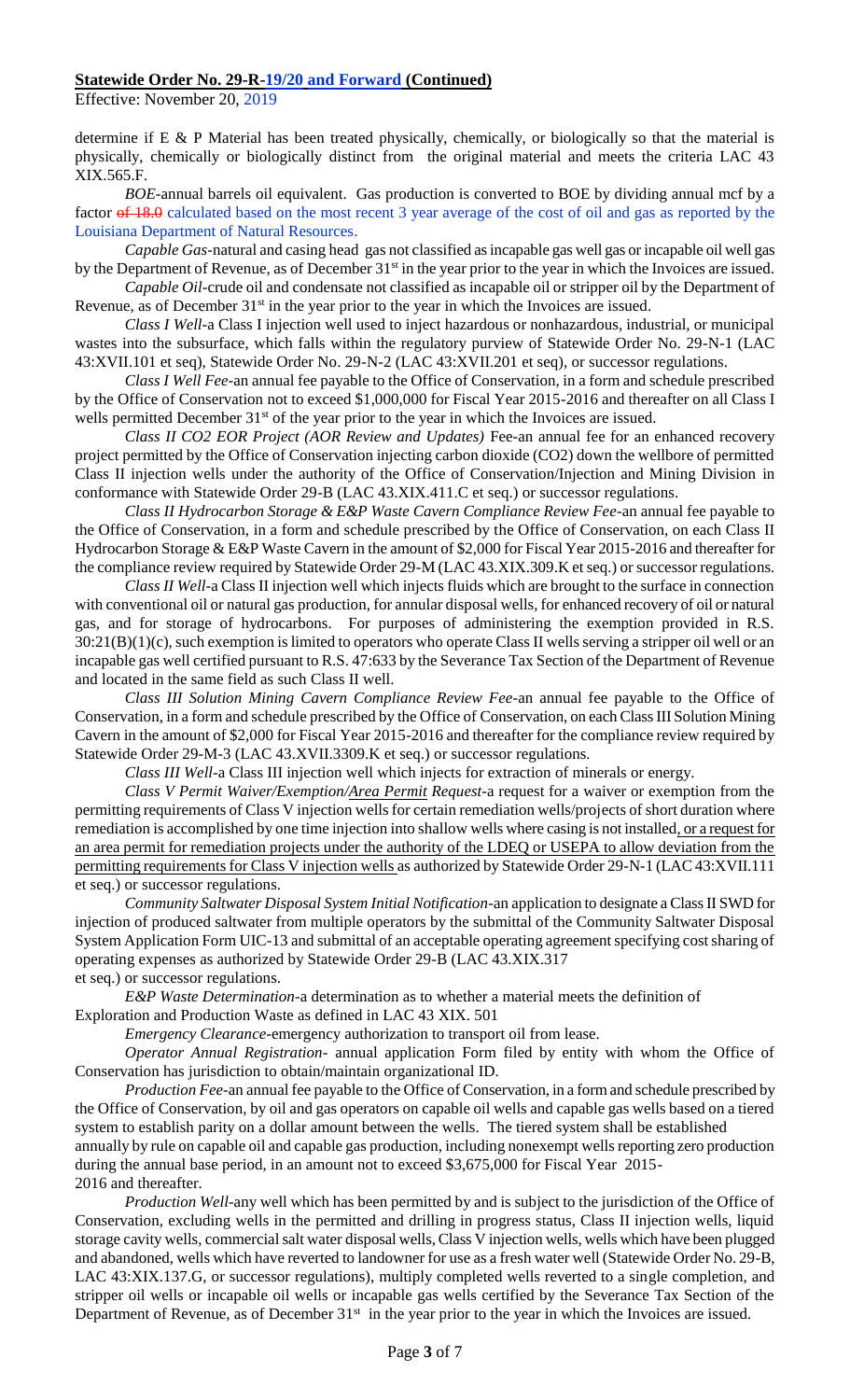Effective: November 20, 2019

*Regulatory Fee*-an amount payable annually to the Office of Conservation, in a form and schedule prescribed by the Office of Conservation, on Class II wells, Class III wells, storage wells, Type A facilities, and Type B facilities in an amount not to exceed \$2,187,500 for Fiscal Year 2015-2016 and thereafter. No fee shall be imposed on a Class II well of an operator who is also an operator of a stripper crude oil well or incapable gas well certified pursuant to R.S. 47:633 by the Severance Tax Section of the Department of Revenue as of December 31<sup>st</sup> in the year prior to the year in which the Invoices are issued and located in the same field as such Class II well. Operators of Record, excluding operators of wells and including, but not limited to, operators of gasoline/cycling plants, refineries, oil/gas transporters, and/or certain other activities subject to the jurisdiction of the Office of Conservation are required to pay an annual registration fee of \$105. Such payment is due within the time frame prescribed by the Office of Conservation.

*Requests to Modify Well Permit – Injection*- requests made by operators of record to change the operating conditions of their injection wells as authorized by Statewide Order 29-N-1 (LAC 43:XVII.113 et seq.), 29-N-2(LAC 43:XVII.213 et seq.) , 29-M (LAC 43:XVII.311 et seq.), 29-M-2 (LAC 43:XVII.3111 et seq.), 29-M-3 (LAC 43:XVII.3311 et seq.) , 29-B (LAC 43:XIX.Chapter 4) or successor regulations.

*Request to Transport E&P Waste to Commercial Facilities or Transfer Stations*- Other oil and gas industry companies (i.e. companies that do not possess a current Office of Conservation producer/operator code or a current offshore/out-of-state waste generator code) must obtain authorization by submitting a completed (acceptable) Form UIC-23 to transport E&P Waste to commercial facilities or transfer stations as required by LAC XIX.545.B.

*Storage Well-*a well used for the injection of natural gas into or subsequent withdrawal of natural gas from a depleted hydrocarbon reservoir or aquifer for the sole purpose of storage.

Surface Mine - For the purposes of this Chapter, a Surface Mine shall be any coal or lignite mine regulated under the authority of the commissioner of conservation.

Surface Mining Fee - a regulatory fee of eight cents per ton on all coal and lignite mined and sold in this state.

Surface Mining Reclamation Fee - an annual reclamation fee of six dollars for each acre of land included within the approved mine permit area.

*Type A Facility-*commercial E&P waste disposal facilities within the State that utilize technologies appropriate for the receipt, treatment, storage, or disposal of oilfield waste solids and liquids for a fee or

other consideration, and fall within the regulatory purview of Statewide Order No. 29-B (LAC 43:XIX.501 et seq), Statewide Order No. 29-M-2 (LAC 43:XVII.3101 et seq), or successor regulations.

*Type B Facility-*commercial E&P waste disposal facilities within the State that utilize underground injection technology for the receipt, treatment, storage, or disposal of only produced saltwater, oilfield brine, or other oilfield waste liquids for a fee or other consideration, and fall within the regulatory purview of Statewide Order No. 29-B (LAC 43:XIX.501 et seq), or successor regulations.

*Witnessed Verification of Mechanical Integrity Tests (MIT)*-a mechanical integrity test (MIT) performed on a permitted injection well that is witnessed by a Conservation Enforcement Agent or other designated employee of the Office of Conservation as authorized by Statewide Order 29-N-1 (LAC 43:XVII.109 et seq.), 29- N-2 (LAC 43:XVII.209 et seq.), 29-M (LAC 43:XVII.327 et seq.), 29-M-2 (LAC 43:XVII.3129 et seq.), 29-M-3 (LAC 43:XVII.3327 et seq.), 29-B (LAC 43:XIX.Chapter 4 et seq.) or successor regulations.

*Work Permit to Plug & Abandon a Well Utilized for NORM disposal* -an application to plug and abandon a well which is utilized for downhole disposal of NORM solids and/or NORM contaminated tubing/equipment by the submittal of Form UIC-30, Work Permit to Perform a NORM Plug & Abandonment in conformance with Statewide Order 29-B (LAC 43.XIX.137 et seq.) or successor regulations.

#### **§703. Fee Schedule for Fiscal Year 2019-2020 and thereafter**

|    | Amount                                                              |
|----|---------------------------------------------------------------------|
| S. | -504                                                                |
| \$ | -126                                                                |
|    |                                                                     |
| \$ | 50                                                                  |
| S. | 126                                                                 |
|    | 252                                                                 |
|    | \$1,264                                                             |
|    |                                                                     |
| S. | 631                                                                 |
|    | 631                                                                 |
|    |                                                                     |
|    | \$ 314                                                              |
|    | \$3,000                                                             |
|    | 252                                                                 |
|    | 504                                                                 |
|    | Application for Commercial Facility Exclusive of an Associated Well |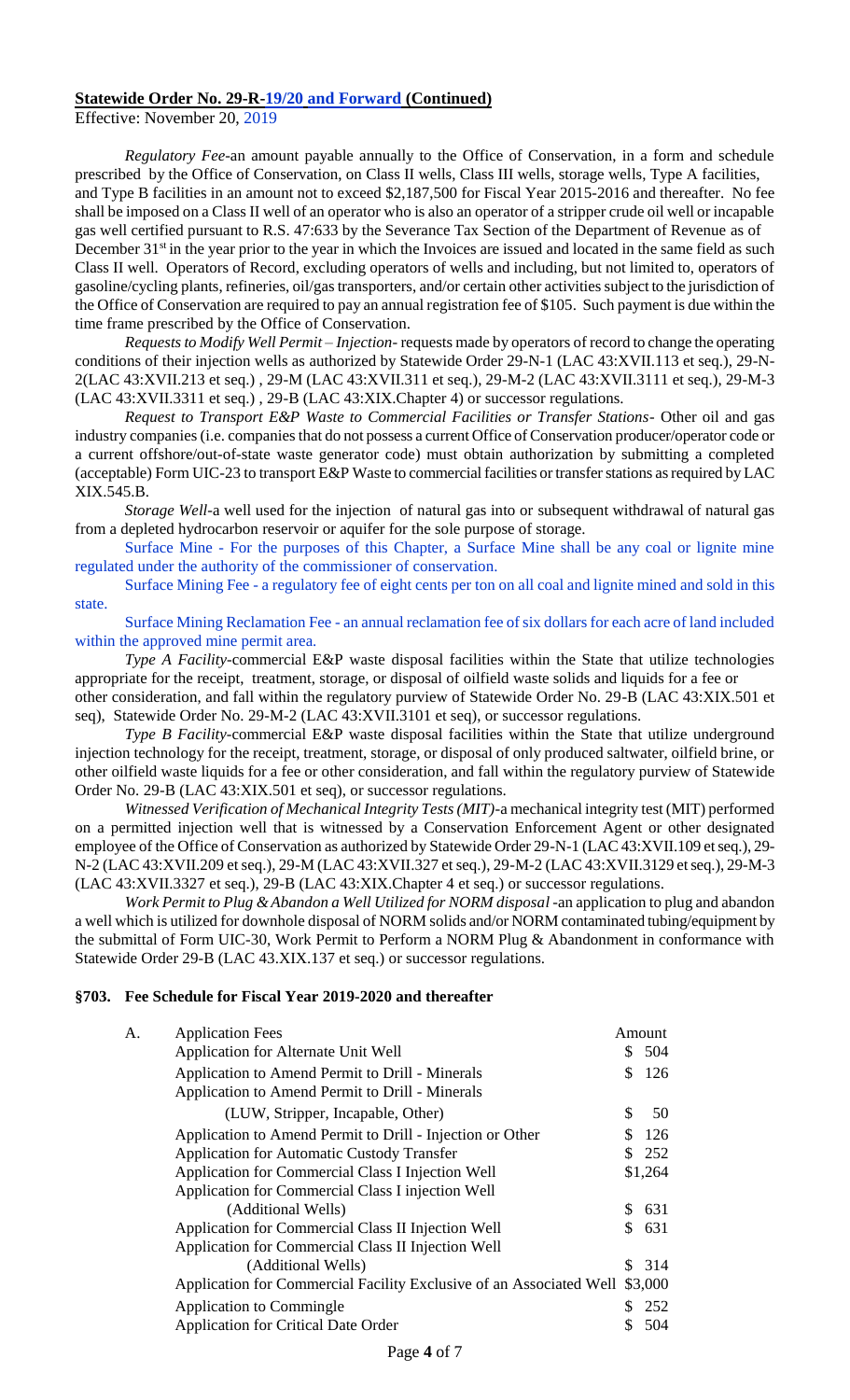Effective: November 20, 2019

| <b>Application for Downhole Combinations</b>                                                                                              | \$       | 504            |
|-------------------------------------------------------------------------------------------------------------------------------------------|----------|----------------|
| Application for Exception to 29-E                                                                                                         | \$       | 504            |
| Application for Exception to 29-B                                                                                                         | \$       | 504            |
| <b>Application for Multiple Completion</b>                                                                                                | \$       | 126            |
| Application for Noncommercial Injection Well                                                                                              | \$       | 252            |
|                                                                                                                                           |          |                |
| Application for Permit to Drill - Minerals: 0' - 3,000' (6 months)                                                                        | \$       | 126            |
| Application for Permit to Drill - Minerals: 3,001' - 10,000'(6 months)                                                                    | \$       | 631            |
| Application for Permit to Drill - Minerals: 10,001' + (6 months)                                                                          |          | \$1,264        |
| Drill Minerals Deeper ( $>$ 3,000') (6 months)                                                                                            | \$       | 504            |
| Drill Minerals Deeper $(>10,000)$ (6 months)                                                                                              | \$       | 632            |
| Application for Permit to Drill - Minerals: 0' - 3,000' (1 year)<br>Application for Permit to Drill - Minerals: 3,001' - 10,000' (1 year) | \$       | 252<br>\$1,262 |
| Application for Permit to Drill - Minerals: 10,001' + (1 year)                                                                            |          | \$2,528        |
| Drill Minerals Deeper $(>3,000)$ (1 year)                                                                                                 |          | \$1,008        |
| Drill Minerals Deeper $(>10,000)$ (1 year)                                                                                                |          | \$1,264        |
| <b>Application for Pilot Projects</b>                                                                                                     |          | \$504          |
| <b>Application for Public Hearing</b>                                                                                                     | \$       | 755            |
| Application for Reuse Material not Associated with a Commercial                                                                           |          |                |
| Facility                                                                                                                                  | \$       | 400            |
| <b>Application for Selective Completion</b>                                                                                               | \$       | 504            |
| <b>Application for Severance Tax Relief</b>                                                                                               | \$       | 504            |
| Application for Substitute Unit Well                                                                                                      | \$       | 252            |
| <b>Application for Surface Mining Exploration Permit</b>                                                                                  | \$       | 65             |
| Application for Surface Mining Development Operations Permit                                                                              | \$       | 94             |
| <b>Application for Surface Mining Permit</b>                                                                                              |          | \$2,212        |
| Application for Emergency Clearance Form R-4                                                                                              | \$       | 65             |
| Application to Process Form R-4                                                                                                           | \$       | 36             |
| Application to Reinstate Suspended Form R-4                                                                                               | \$       | 65             |
| <b>Application for Site Clearance</b><br>Application for Waiver of Production Test                                                        | \$<br>\$ | 600<br>504     |
|                                                                                                                                           |          |                |
| Application for Well Product Reclassification                                                                                             | \$       | 504            |
| Application for Work Permit - Injection or Other                                                                                          | S        | 125            |
| <b>Application for Work Permit – Minerals</b>                                                                                             | \$       | 75             |
| <b>Application for Unit Termination</b>                                                                                                   | \$       | 252            |
| Class II Hydrocarbon Storage & E&P Waste Cavern Annual                                                                                    |          |                |
| <b>Compliance Review Fee</b>                                                                                                              |          | \$2,000        |
| Class II CO2 EOR Project (AOR Review and Updates)                                                                                         |          | \$5,000        |
| Class III Solution Mining Cavern Annual Compliance Review Fee                                                                             |          | \$2,000        |
| <b>Class V Permit Waiver/Exemption Request</b>                                                                                            | \$       | 250            |
| <b>Community Saltwater Disposal System Initial Notification</b>                                                                           | \$       | 125            |
| <b>E&amp;P</b> Waste Determination                                                                                                        | \$       | 300            |
| <b>Operator Registration</b>                                                                                                              | \$       | 105            |
| Requests to Modify Well Permit - change MASIP, work prognosis,                                                                            |          |                |
| etc.                                                                                                                                      | \$       | 300            |
| Request to Transport E&P Waste to Commercial Facilities or                                                                                |          |                |
| <b>Transfer Stations</b>                                                                                                                  |          |                |
|                                                                                                                                           | \$       | 150            |
| Witnessed Verification of MIT Tests                                                                                                       | \$       | 250            |

## B. Regulatory Fees:

1. \$2,187,500 CAP divided by a number equal to (number of <u>non-exempt</u> class II wells + number of Class III wells  $+$  number of storage wells) + (number of Type A facilities X 10 plus number of Permits to Construct Type A facilities  $X 5$ ) + (number of Type B facilities X 5 plus number of Permits to Construct Type B facilities X 2.5)

The resulting value will equal the annual regulatory fee for **non-exempt** Class II wells, Class III wells, and storage wells.

The annual regulatory fee for Type A facilities will be the non-exempt Class II well,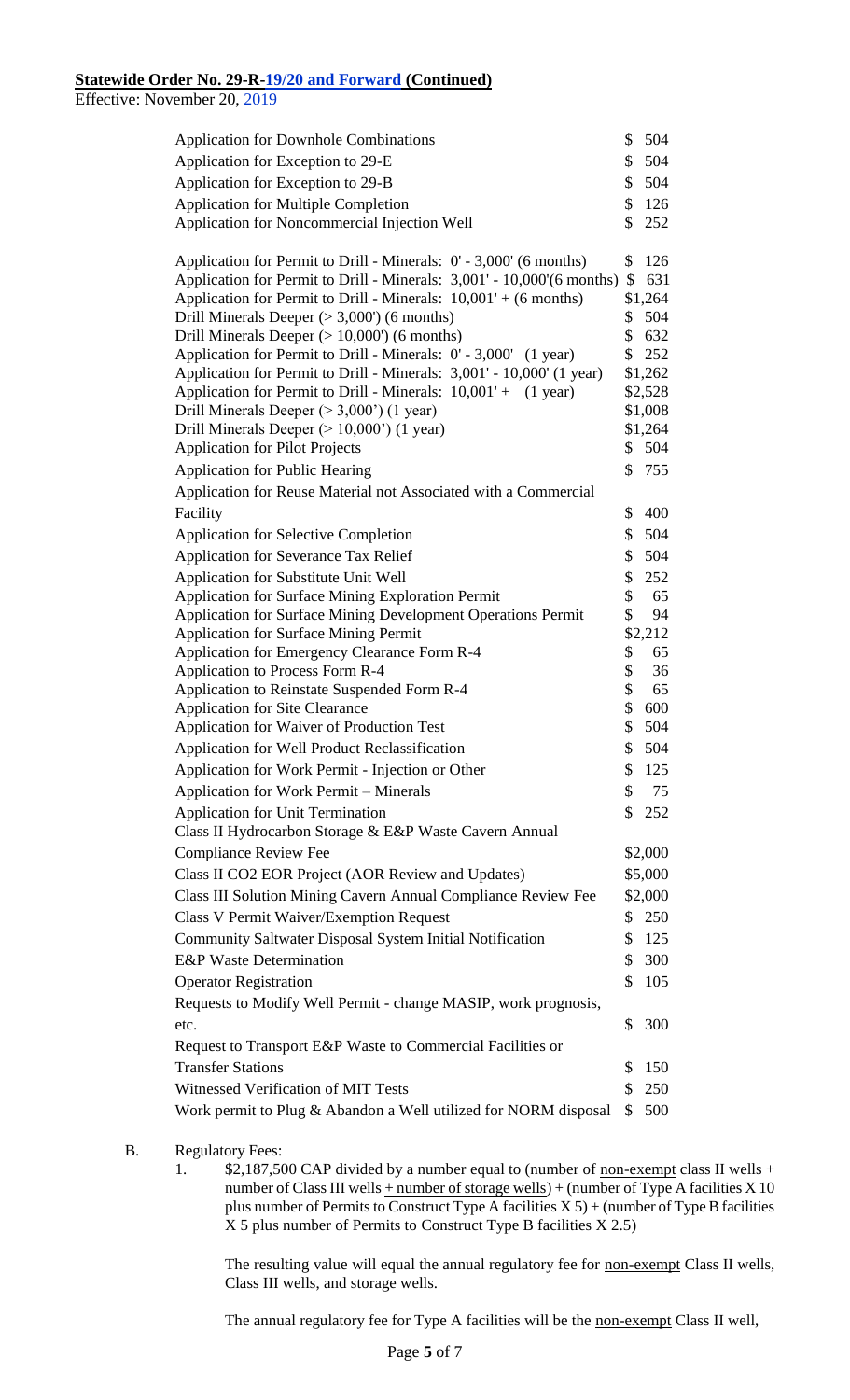Effective: November 20, 2019

Class III well, and storage well regulatory fee times a factor of 10.

The annual regulatory fee for Type A facility Permits to Construct will be the non-exempt Class II well, Class III well, and storage well regulatory fee times a factor of 5.

The annual regulatory fee for Type B facilities will be the non-exempt Class II well, Class III well, and storage well regulatory fee times a factor of 5.

The annual regulatory fee for Type B facility Permits to Construct will be the non-exempt Class II well, Class III well, and storage well regulatory fee times a factor of 2.5.

Conservation will perform this calculation annually and will post the individual Regulatory Fee Amount on the DNR Website.

- C. Class I Well Fees: Operators of permitted Class I wells are required to pay
	- 1. \$1,000,000 CAP divided by a number equal to the number of active Class I wells plus the number of Permits to Construct Class I wells X 0.5. Conservation will perform this calculation annually and will post the individual Regulatory Fee Amount on the DNR Website .
- D. Exceptions
	- 1. Operators of record of each Class I injection/disposal well and each Type A and B commercial facility and transfer station that is permitted, but has not yet been constructed, are required to pay an annual fee of 50% of the applicable fee for each well or facility.
	- 2. Operators of record of each inactive Type A and B facility which have voluntarily ceased the receipt and disposal of E&P waste and are actively implementing an Office of Conservation approved closure plan are required to pay an annual Regulatory Fee of 50% of the annual fee for each applicable Type A or B facility.
	- 3. Operators of record of each inactive Type A or B facility which have voluntarily ceased the receipt and disposal of E&P waste, have completed Office of Conservation approved closure activities and are conducting a post-closure maintenance and monitoring program, are required to pay an annual Regulatory Fee of 25% of the annual fee for each applicable Type A or B facility.
	- 4. Operators of record of each inactive transfer station which have voluntarily ceased the receipt and transfer of E&P waste and are actively implementing an Office of Conservation approved closure plan are required to pay an annual Regulatory Fee of 50% of the annual fee for each applicable facility.
	- 5. Operators of record of each inactive transfer station which have voluntarily ceased the receipt and transfer of E&P waste and are actively implementing an Office of Conservation approved closure plan are required to pay an annual Regulatory Fee of 50% of the annual fee for each applicable facility.
- E. Production Fees: Operators of record of capable oil wells and capable gas wells are required to pay according to the requirements of La. R.S. 30:21.B(1)(a). Based on the required calculation and cap established in said statute, taking into account the production of capable wells for the given year, including credits given to exempt incapable wells, a tiered schedule stating the exact fees due for the particular year will be published annually on the DNR/Conservation website.
- F. Pipeline Safety Inspection Fees
	- 1. Owners/Operators of jurisdictional gas pipeline facilities are required to pay an annual Gas Pipeline Safety Inspection Fee of \$1.00 per service line, or a minimum of \$400, whichever is greater.
	- 2. Owners/Operators of jurisdictional hazardous liquids pipeline facilities are required to pay an annual Hazardous Liquids Pipeline Safety Inspection Fee of \$44.80 per mile, or a minimum of \$800, whichever is greater.
	- 3. Owners/Operators of jurisdictional Gas Transmission/Gathering pipeline facilities are required to pay an annual Transmission/Gathering Pipeline Safety Inspection Fee of \$44.80 per mile, or a minimum of \$800, whichever is greater.
- G. Commercial Waste Disposal Fees
	- 1. A monthly fee payable to the Office of Conservation of two cents per barrel of exploration and production waste delivered, as reported on a form prescribed by the department to collect commercial facilities monthly report of waste receipts, from the original generator of the waste to the following facilities: Office of Conservation